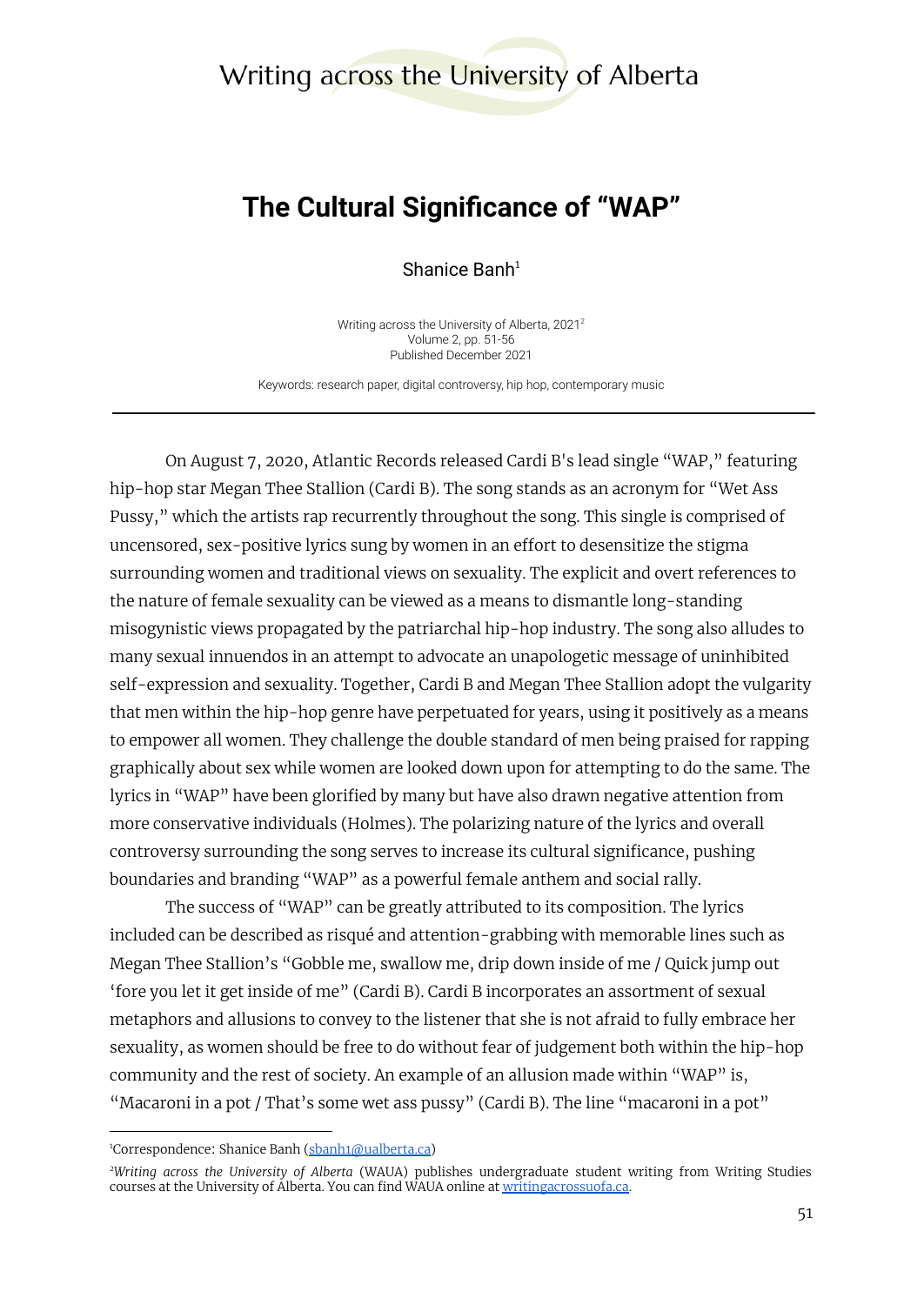(Cardi B) alludes to a 2014 viral *Vine* (Hofmann) video by 16-year-old Mohamad Zoror, who suggests in the video that the sound of macaroni and cheese being stirred is comparable to the sound of "good pussy" (Zoror). Cardi B uses this allusion to add another creative layer to the song, further establishing herself as sexually confident. Additionally, Megan Thee Stallion composed her lyrics to deliver a similar effect, rapping, "Your honour, I'm a freak bitch" (Cardi B), indicating that she is open and accepting of her sexuality, flaunting her sexual desires without fear of judgment. By addressing "Your honour" (Cardi B), Megan Thee Stallion admits to a court judge that she is a "freak" (Cardi B) and takes pride in it. She also raps, "never lost a fight, but I'm looking for a beating" (Cardi B), acknowledging that she is seeking out taboo sexual experiences entirely out of her submission. The artists' repeated acceptance of taboo sexual desires in the lyrics are demonstrative of their firm belief that their sexuality is not one to be scrutinized but rather one to be accepted and cherished.

In addition to the lyrics, musical characteristics and features play a large role in the success of "WAP." For example, the songwriters and producers employ a deep bass throughout the entirety of the song. This deep bass is catchy for the listener but does not overpower the rappers themselves. There is also a heavily repeated sample of "Whores in this House" (Ski), an older Baltimore Club Single by Frank Ski. The inclusion of the sample further exaggerates the sexual nature of the song and empowers Cardi B and Megan Thee Stallion by allowing them to reclaim the word "whore." This word is often used derogatorily towards women who enjoy sexual intercourse, dress in a provocative way, or frequently engage in sexual acts. These social roles of a "whore" are "common images in [Western] culture which are often either glamorized or denigrated" (Pheterson 45-46). They also have "notions of dishonour" (Pheterson 46) but could also be categorized as "good whores and bad whores" (Pheterson 46), depending on the integrity of their work. However, the word "whore" does not necessarily reflect a woman's physical appearance or actions. Instead, it can be used to objectify and demean a woman. Cardi B and Megan Thee Stallion reclaim this controversial term by demonstrating that a whore can be defined as a person with "values, tastes and satisfactions" (Pheterson 47); they establish that these are the true determinants of self-respect. By pushing the lyrics of the song to the forefront while including repeating musical features, the songwriters and producers have employed an effective technique to highlight the sex-positive message of "WAP."

The song "WAP" has found great social significance in its release, especially among Generation Z. A popular video sharing platform, *Tiktok* (Ying), has featured over a million videos and dances inspired by the song. One trend, inspired by Megan Thee Stallion's lyrics, "If he fuck me and ask 'whose is it' / When I ride the dick, I'ma spell my name" (Cardi B), led *TikTok* users to dance along to the verse while spelling out their name with their hips (#SpellMyNameChallenge). The #SpellMyNameChallenge trend sparked discourse on how Westernized societies have overly objectified women so that any exploration of sexuality is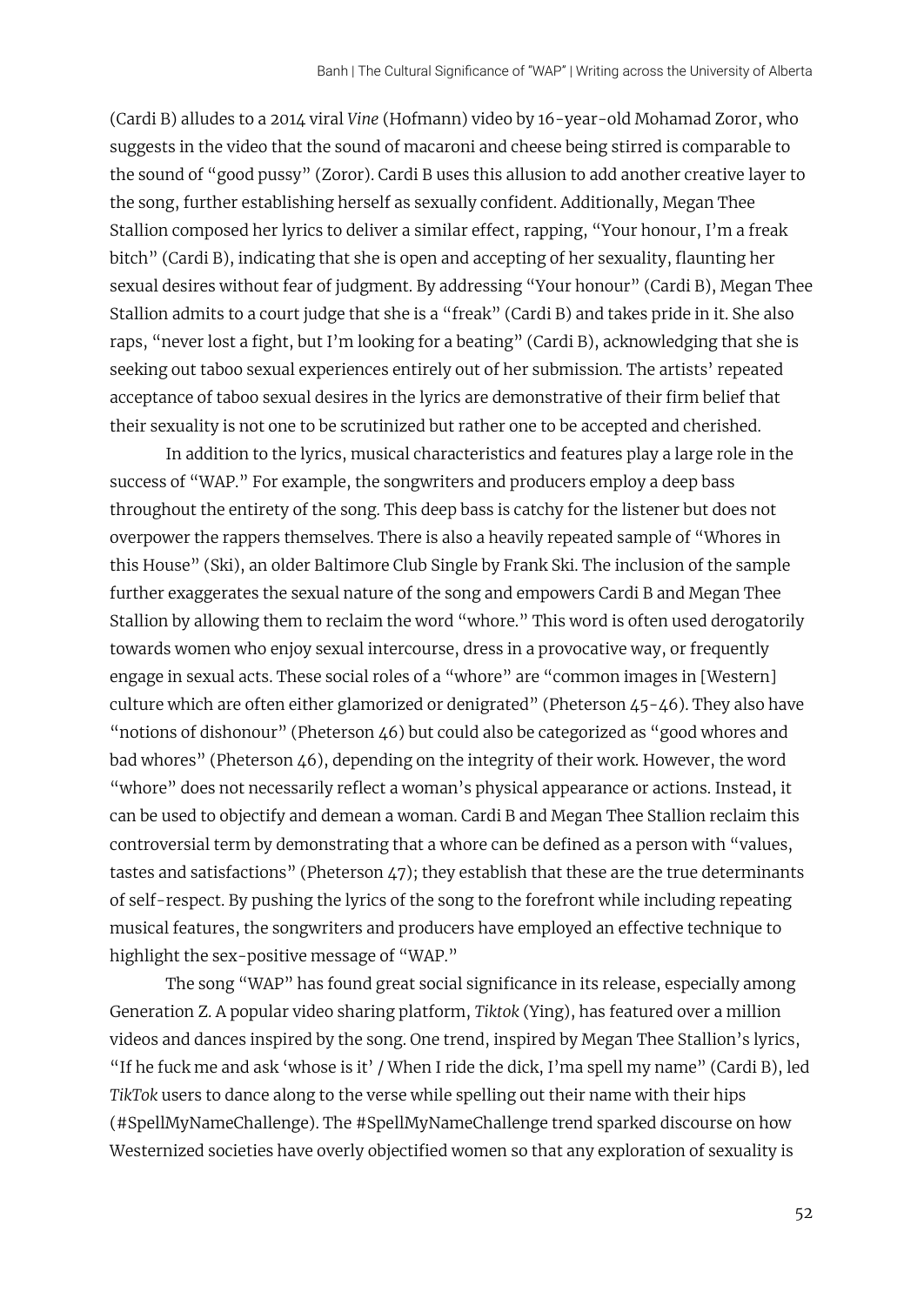perceived for the gratification of men rather than for women to exhibit self-confidence. However, trends like the #SpellMyNameChallenge served as a major catalyst that also ignited a cultural reset in our generation, allowing westernized societies to see a new perspective on femininity that has been previously restricted. The #SpellMyNameChallenge acts as an example of how people in westernized societies can unite to challenge the status quo and embrace women's empowerment.

Another trend that arose from *TikTok* is Brian Esperon's "WAP" choreography (Esperon). Esperson's video, incorporating quirky and unique dance moves, spread like wildfire. His moves appealed to the interests of Generation Z, and many participated in this trend. Many praised Esperon for his courage in traversing gender barriers as it is rare to see a cisgender man dancing to a song about female sexuality, especially in a society with defined gender stereotypes. Contrarily, many of the more conservative *TikTok* users have taken offence to both the lyrics and the dances accompanying "WAP" trends. Some may argue that Esperon's dance reinforces gender barriers because men are portrayed as dominant figures who hold and reclaim power and status in society. Similarly, Esperon's viral choreography can be interpreted as an appropriation of the message and the significance of "WAP." As a cisgender man gaining popularity for dancing to a female anthem, it is as if he is drawing attention away from the profound issues of feminine sexuality. The message delivered by Esperon through this dance educated Generation Z about the stigma surrounding feminine sexuality. This is a large contributor to the controversy of "WAP" and why its cultural impact is so significant.

Politically, "WAP" itself does not make as bold of a statement with its lyrics as it does socially and culturally. However, the song is still politically relevant as it has boosted Cardi B's and Megan Thee Stallion's platforms and political influence. As celebrities, the two could potentially make an impact on their audience's knowledge and action in politics. For example, with 2020 being an election year, Cardi B conducted a virtual interview via Elle (Gordon-Lazareff and Lazareff) with Democratic presidential candidate Joe Biden (Cardi B and Joe Biden's CANDID Conversation About Racial Equality, Free College and Healthcare). During Cardi B's interview, she was able to communicate her political ideals, such as racial equality, free post-secondary education, and free healthcare, in detail to Biden and her fanbase. Cardi B declares that she wants "black people to stop getting killed" (Cardi B and Joe Biden's CANDID Conversation About Racial Equality, Free College and Healthcare) and that "[they are] not asking for sympathy, [they] are just asking for equality" (Cardi B and Joe Biden's CANDID Conversation About Racial Equality, Free College and Healthcare). She speaks up for all of America, saying "nobody wants animosity" (Cardi B and Joe Biden's CANDID Conversation About Racial Equality, Free College and Healthcare). Cardi also reveals her view on free health care and believes it is important because of "what is happening right now" (Cardi B and Joe Biden's CANDID Conversation About Racial Equality, Free College and Healthcare)—the Covid-19 pandemic. Biden also expressed an interest in Cardi B's fans'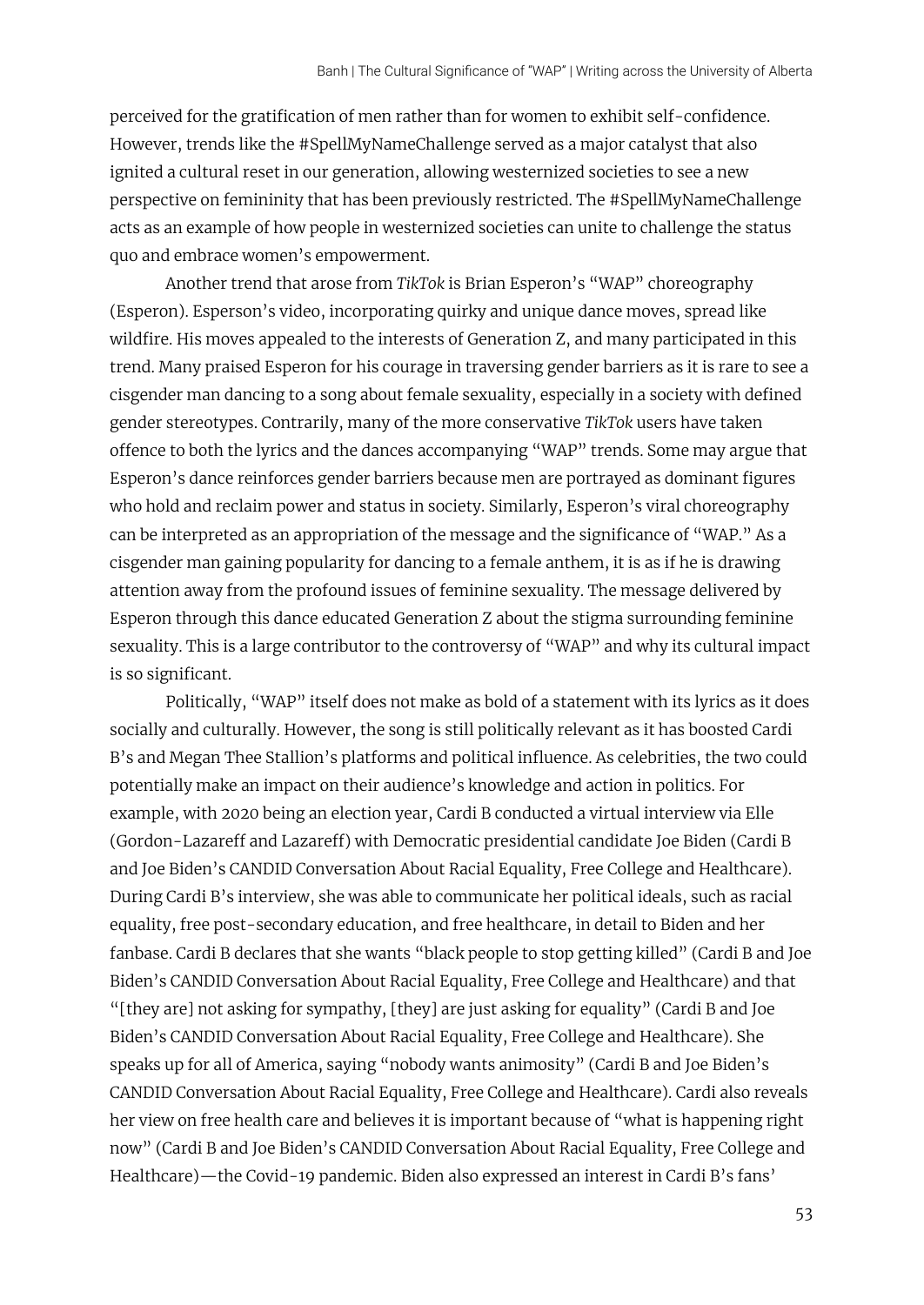concerns and what political changes they would like to see, claiming he will "address all [of their] concerns to his administration" (Cardi B and Joe Biden's CANDID Conversation About Racial Equality, Free College and Healthcare) if he elected. As a celebrity, Cardi B uses her platform to advocate for political issues on a global scale; she encourages her fans to stand up for what they believe in to make a change that could benefit future generations. On the contrary, those with more traditional and conservative values who look down upon or disapprove of premarital sexual acts may feel as though songs like "WAP" will push youth, especially Generation Z, to act out of alignment with traditional values. James P. Bradley, a Republican congressional candidate from California, writes, "Cardi B & Megan Thee Stallion are [examples of]... children... raised without God and... a strong father figure" (Holmes), and he "feel[s] sorry for future girls" (Holmes) if they are their role models. They fear these types of music "threaten the very future of women everywhere" (Holmes). All in all, a song like "WAP," which promotes an artist's platform, can also create connections and debates across westernized societies.

Despite the importance of the social, political, and cultural contexts of the song "WAP," the cultural impact and context are certainly the largest. To begin, a quick Google search for "hip-hop artists" (*Google search*) yields 51 results, with only 6 of whom identify as women. This is only a small testament to the lack of representation women have seen in hip-hop despite their past contributions. Increasing female representation in traditionally patriarchal genres is an important step to tackling widespread misogyny. For example, rapper Kanye West has featured lines such as "Fuck you and your Hampton house / I'll fuck your Hampton spouse / Came on her Hampton blouse / And in her Hampton mouth" (West). Kanye West's lines appear to be more of a loosely veiled and jarring threat than a reclamation of sexuality. Kanye implies that because he is upset, he will have sexual intercourse with someone's wife out of spite. This is a bold statement that essentially dehumanizes women, reducing them to sex objects to empower Kanye West and establish his superiority. However, when female artists Cardi B and Megan Thee Stallion rap about their bodies and sexualities in "WAP," they are rapping about consensual actions that they enjoy participating in. Contrastingly, "WAP" is empowering for women and does not aim to degrade men to spread the message of feminine sexuality.

Overall, "WAP" and its associated controversy have quickly generated numerous forms of content and conversations regarding the over-sexualization of women and their small numbers in hip-hop in comparison to men. Pop culture is typically used for entertainment purposes; however, "WAP" by Cardi B and Megan Thee Stallion serves as the bridge between pop culture and the deeper issue of sexism in westernized society, specifically the repression of feminine sexuality. Through the platform *TikTok* alone, "WAP" has reached and influenced individuals in various countries. This will progress as Cardi B, Megan Thee Stallion, and other female rappers continue to release music that features women speaking openly about feminine sexuality. "WAP" has had a positive influence on the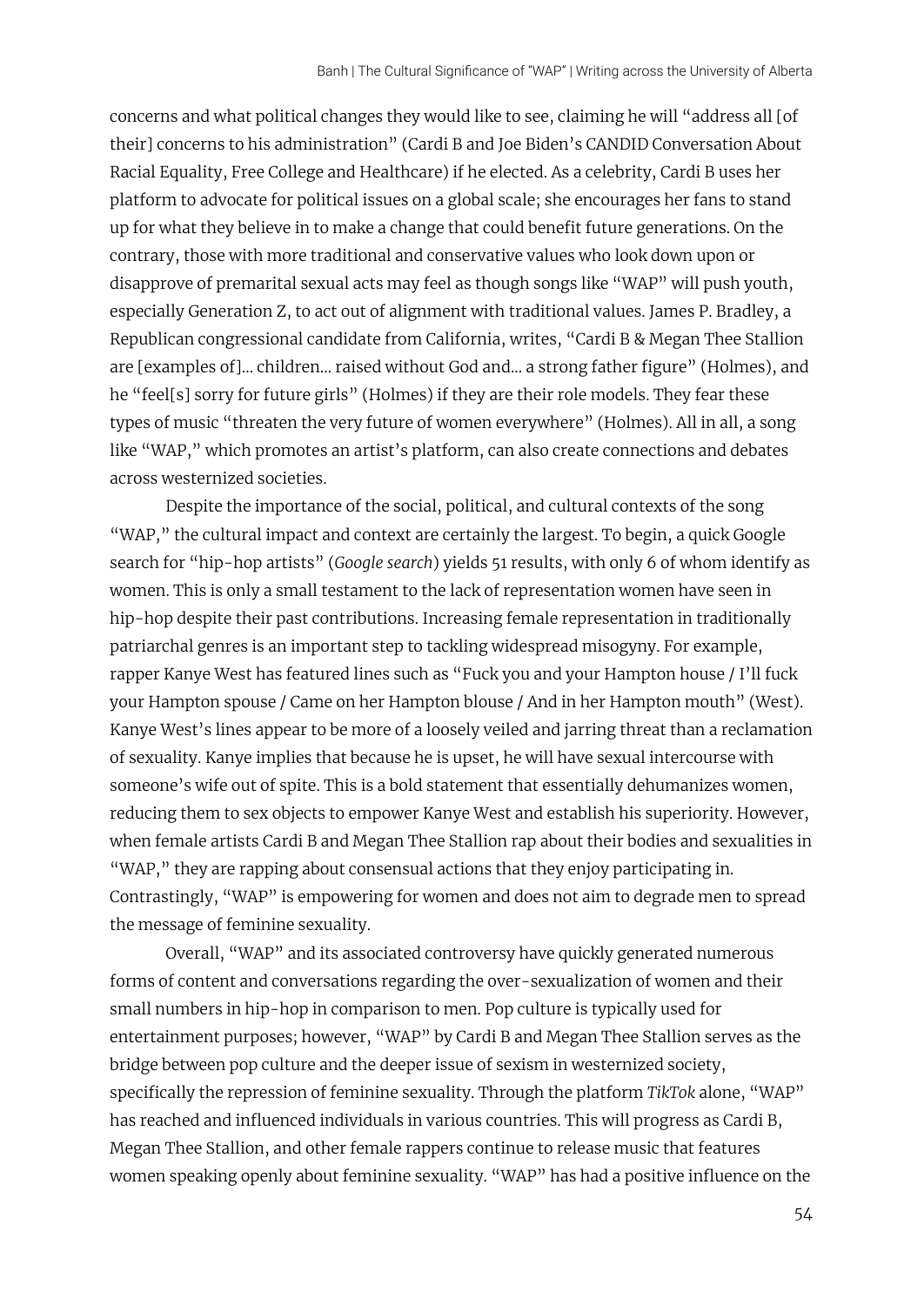cultural view of women rapping about their bodies and women within the hip-hop industry. Widespread exposure to this song was necessary to further challenge those who do not believe female artists should speak as freely as male artists can. Hopefully, over time, listeners will begin to normalize the ideas presented from lyrics such as those from "WAP."

## Works Cited

- "Cardi B and Joe Biden's CANDID Conversation About Racial Equality, Free College and Healthcare." *YouTube,* uploaded by Entertainment Tonight, 17 Aug. 2020, [https://www.youtube.com/watch?v=LlX\\_dsQS6d8.](https://www.youtube.com/watch?v=LlX_dsQS6d8) Accessed 16 October 2020.
- Cardi B feat. Megan Thee Stallion. "WAP." Atlantic Records, 2020. *Apple Music,* [https://music.apple.com/ca/album/wap-feat-megan-thee-stallion/1526746980?i=1526746984.](https://music.apple.com/ca/album/wap-feat-megan-thee-stallion/1526746980?i=1526746984) Accessed 16 October 2020.
- Esperon, Brian. "NEW DANCE !!" *TikTok*, uploaded by @besperon, 8 Aug. 2020, <https://vm.tiktok.com/ZMJ5Lbr9c/>. Accessed 15 October 2020.

*Google Search*, Google, [www.google.com/search?q=hip+hop+artists](http://www.google.com/search?q=hip+hop+artists).

- Gordon-Lazareff, Hélène, and Pierre Lazareff. "Fashion Magazine: Beauty Tips, Fashion Trends, & Celebrity News." *ELLE*, 1945, www.elle.com/. Accessed 3 November 2020.
- Hofmann, Dom, et al. *Vine*. Computer Software. *Google Play*. Vers. 7.0.0. Vine Labs, Inc. January 24, 2013, [https://play.google.com/store/apps/details?id=co.vine.android&hl=en\\_CA&gl=US.](https://play.google.com/store/apps/details?id=co.vine.android&hl=en_CA&gl=US.) Accessed. 3 [November](https://play.google.com/store/apps/details?id=co.vine.android&hl=en_CA&gl=US.) 2020.
- Holmes, Charles. "The Conservative Crusade Against 'Wet-Ass Pussy'." *Rolling Stone*, Penske Media Corporation, 12 Aug. 2020, [www.rollingstone.com/music/music-news/wet-ass-pussy-ben-shapiro-conservative-backlash-1](http://www.rollingstone.com/music/music-news/wet-ass-pussy-ben-shapiro-conservative-backlash-1042491/) [042491/](http://www.rollingstone.com/music/music-news/wet-ass-pussy-ben-shapiro-conservative-backlash-1042491/).
- Pheterson, Gail. "The Whore Stigma: Female Dishonor and Male Unworthiness." *Social Text*, no. 37, 1993, pp. 39–64. *JSTOR*, [https://doi.org/10.2307/466259.](https://doi.org/10.2307/466259)
- Ski, Frank. "Whores in This House." Deco Records, 1993. *Apple Music*, [https://music.apple.com/ca/album/whores-in-this-house-single/1526891433.](https://music.apple.com/ca/album/whores-in-this-house-single/1526891433) Accessed 2 November 2020.
- West, Kanye. "New Slaves." *Yeezus*, Roc-A-Fella Def Jam, 2013. *Apple Music*, [https://music.apple.com/ca/album/new-slaves/1440873068?i=1440873235.](https://music.apple.com/ca/album/new-slaves/1440873068?i=1440873235) Accessed 2 November 2020.
- Ying, Zhaoming. *TikTok*. Computer Software. *Apple App Store*. Vers. 18.8.1. ByteDance, September 2016, [https://apps.apple.com/ca/app/tiktok-it-starts-with-you/id835599320.](https://apps.apple.com/ca/app/tiktok-it-starts-with-you/id835599320) Accessed 3 November 2020.

[Zoror,](https://vine.co/u/938619739754872832) [Mohamad.](https://vine.co/u/938619739754872832) " ." *Vine*, uploaded by @mohamadzoror, 31 December 2014,